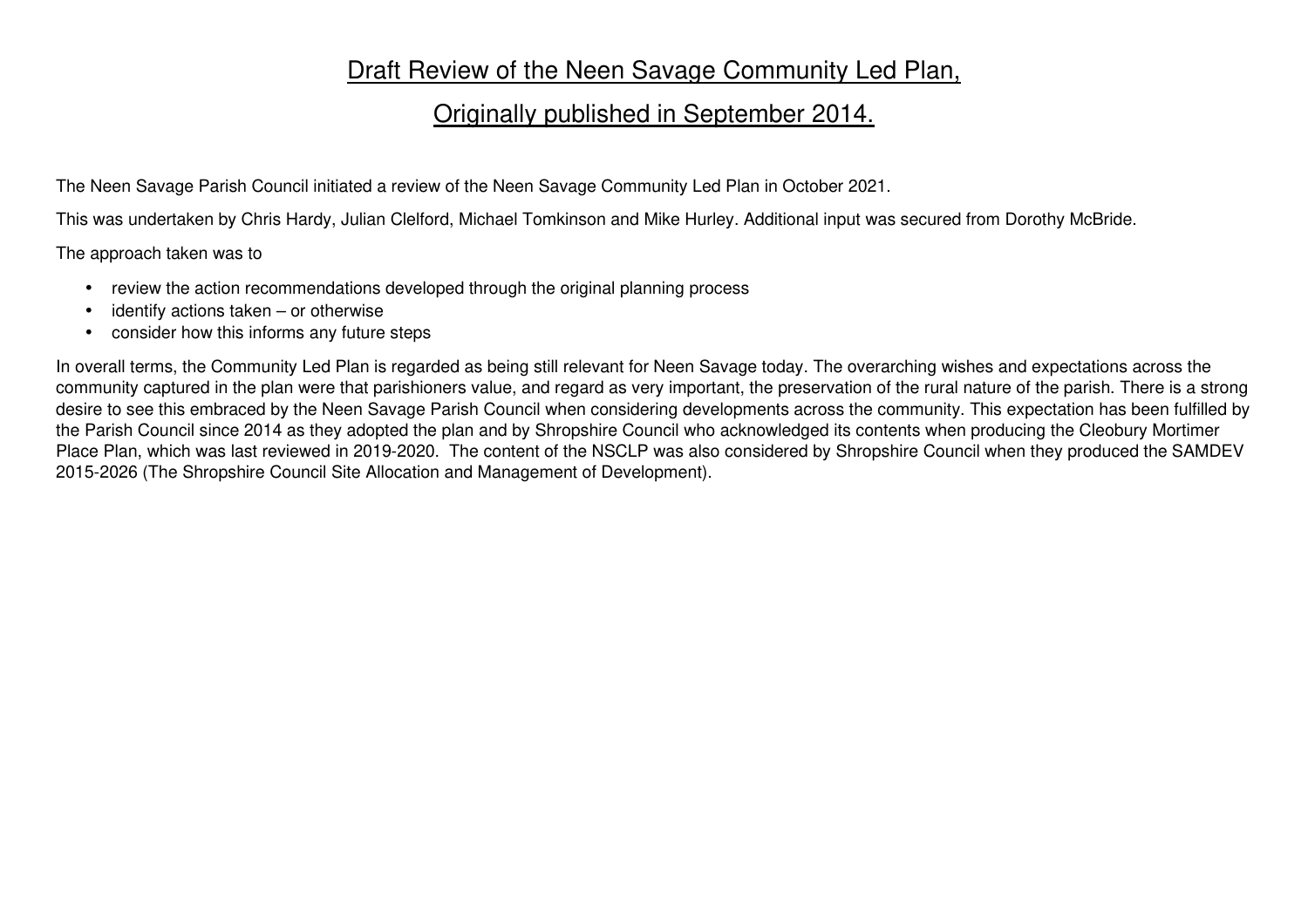|                             | <b>Broad Content</b>                                                                                                                                                                                                                                                                                                                                                                                                                                                                                                                                                                                                                                                                                                             | Commentary                                                                                                                                                                                                     |
|-----------------------------|----------------------------------------------------------------------------------------------------------------------------------------------------------------------------------------------------------------------------------------------------------------------------------------------------------------------------------------------------------------------------------------------------------------------------------------------------------------------------------------------------------------------------------------------------------------------------------------------------------------------------------------------------------------------------------------------------------------------------------|----------------------------------------------------------------------------------------------------------------------------------------------------------------------------------------------------------------|
| <b>Community and Safety</b> |                                                                                                                                                                                                                                                                                                                                                                                                                                                                                                                                                                                                                                                                                                                                  |                                                                                                                                                                                                                |
| C)                          | a) The road network in Neen Savage has deteriorated since the CLP was<br>published in 2014.<br>b) Larger roads have improved recently but many of the small roads still<br>need more attention and some need improvements to infrastructure,<br>particularly drainage, to solve ongoing problems.<br>Roads are responsibility of Shropshire Council. Parishioners are<br>encouraged to keep reporting issues to Shropshire Council through the                                                                                                                                                                                                                                                                                   | The condition of the nation's road network continues to be<br>cause for real concern. Some investment is being made,<br>however, there remains much to do and budgets are under<br>strain.                     |
| d)                          | Fix My Street app. The Parish Council are helping keep water off the<br>roads through the Environmental Maintenance Grant.<br>NSPC has identified 6 Ashes Junction as a risk location and has been                                                                                                                                                                                                                                                                                                                                                                                                                                                                                                                               | There are other issues associated with speed limits including                                                                                                                                                  |
|                             | consulted via Shropshire Council on possibility of extending speed<br>restrictions beyond Cleobury Mortimer boundary, further up B4363.<br>e) The Ford also remains a risk location.                                                                                                                                                                                                                                                                                                                                                                                                                                                                                                                                             | changes to planning restrictions, there may be better ways of<br>lowering the risk.                                                                                                                            |
| f)                          | Parishioners at present seem willing to allow the Parish Council to 'get<br>on' with Parish matters. Occasionally when problems become apparent<br>such as the broadband issues at Detton Mill the affected residents have<br>come forward and reported their problems to the Parish Council.<br>Parishioners attend the PC meetings when there is an item of interest for<br>them.                                                                                                                                                                                                                                                                                                                                              | Installation of further warning signs may give rise to questions<br>of health and safety and liability.<br>Issues outside the PC's remit do get tabled for consideration<br>which is regarded as a good thing. |
| g)                          | The mechanism for Parishioners to raise concerns is there and appears<br>to work well when needed.                                                                                                                                                                                                                                                                                                                                                                                                                                                                                                                                                                                                                               |                                                                                                                                                                                                                |
|                             | h) Parish Hall -<br>i. Since the plan the real focus has been on the management<br>and maintenance of the building and grounds.<br>ii. Wifi and new technology has been introduced to support the<br>use of the hall by businesses and the Parish Council in<br>particular.<br>iii. The very successful initiative on the new Parish Book was<br>co-ordinated through the committee.<br>iv. The COVID period has not been the right time to push for<br>further new lettings.<br>v. More community events have been organized, these are more<br>on a social footing eg, the Annual Fete, the Scarecrow<br>Competition, Bingo evenings. The PC supports the Parish Hall<br>Committee who have organized and hosted these events. |                                                                                                                                                                                                                |
|                             |                                                                                                                                                                                                                                                                                                                                                                                                                                                                                                                                                                                                                                                                                                                                  |                                                                                                                                                                                                                |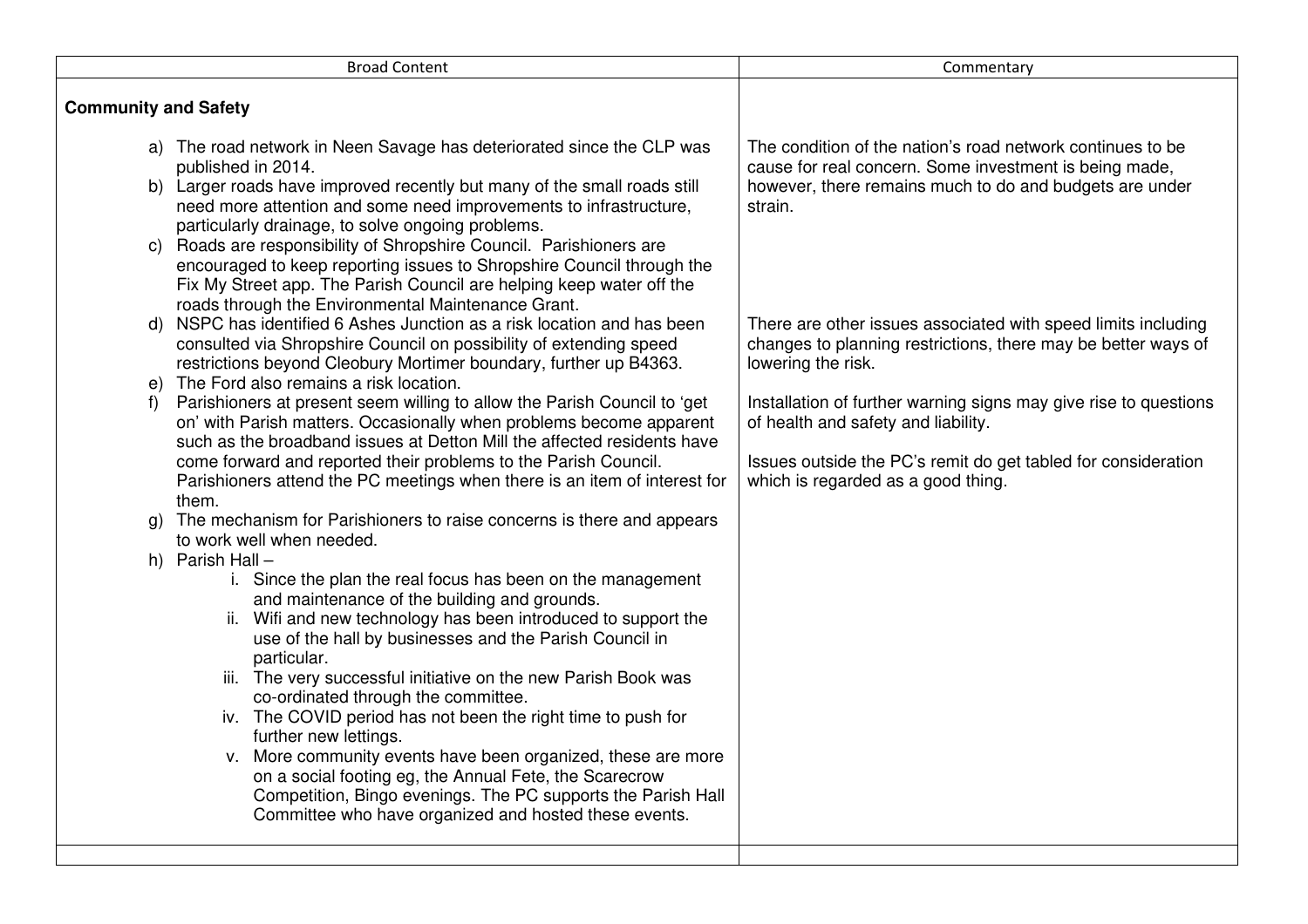| <b>Security</b>       |                                                                                                                                                                                                                                                                                                                                                                                                                                                                                                                                                                                                                                                                                                                                                                                                                                                       |                                                                                                                                                                                                                                                                                                                                                                             |
|-----------------------|-------------------------------------------------------------------------------------------------------------------------------------------------------------------------------------------------------------------------------------------------------------------------------------------------------------------------------------------------------------------------------------------------------------------------------------------------------------------------------------------------------------------------------------------------------------------------------------------------------------------------------------------------------------------------------------------------------------------------------------------------------------------------------------------------------------------------------------------------------|-----------------------------------------------------------------------------------------------------------------------------------------------------------------------------------------------------------------------------------------------------------------------------------------------------------------------------------------------------------------------------|
| a)<br>b)              | The neighbourhood watch scheme has been superceded. The Parish<br>Council organized and distributed the Smart Water materials in the area.<br>The WhatsApp Crimewatch Group has been promoted through the Parish<br>Council and there is ongoing evidence of this working.<br>In the past the OS Grid reference has been used. Alternatives have since<br>been launched, noticeably the What Three Words app. Further development<br>action on this is proposed to include validation of a new approach through<br>the police and emergency services.<br>Compassionate Communities have also been helping people for a number of<br>years either in the home or taking them shopping and accessing services.                                                                                                                                          | Identifying people who live in the parish who would appreciate<br>help from neighbours is not part of the Parish Council's remit.<br>There is evidence, particularly from the early COVID period that<br>neighbours were supporting each other and local knowledge<br>was filling the gap. There is an opportunity to encourage people<br>to speak up if they need support. |
| <b>Services</b><br>a) | Broadband<br>There has been considerable improvement both in choice and line<br>Τ.<br>speed offered to many residents, though there are parts of the parish<br>where provision is still limited.<br>The Connecting Shropshire Website provides the most up to date<br>ii.<br>information about progress.<br>iii.<br>The Parish Council is limited in the level of influence it can bring but it<br>has registered its concerns eg. Detton.<br>Access to services is dependent upon location and the proximity to<br>iv.<br>the exchanges.<br>Airband is a competing provider giving a high-quality option for<br>v.<br>suitably located properties.<br>There are bids to Openreach to become a community fibre<br>vi.<br>partnership to bring fibre broadband to our area, which involves<br>applying for a voucher under the Gigabit voucher scheme. | The Parish Council is limited in the level of influence it can<br>bring.                                                                                                                                                                                                                                                                                                    |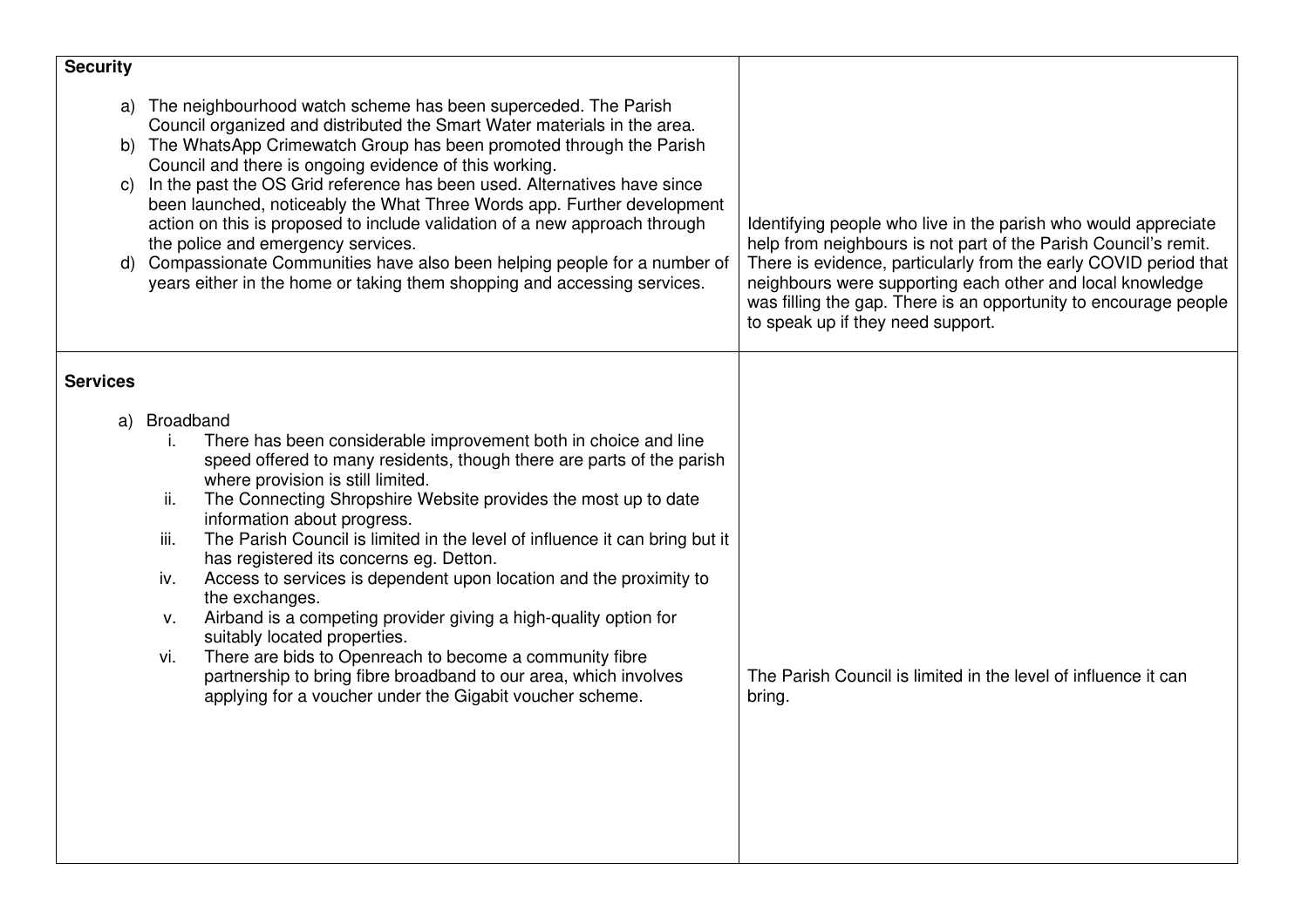| Hospitals.<br>b)<br>vi. Neen Savage Parish Council will ask our Unitary Councillors to<br>The COVID pandemic has significantly impacted the capacity<br>enquire about the current state of healthcare offered by hospitals<br>and performance capabilities of the National Health Service<br>including local health services<br>utilised by Parishioners. |
|-----------------------------------------------------------------------------------------------------------------------------------------------------------------------------------------------------------------------------------------------------------------------------------------------------------------------------------------------------------|
|                                                                                                                                                                                                                                                                                                                                                           |
| <b>Education and Youth</b>                                                                                                                                                                                                                                                                                                                                |
| The review group have not been able to add comment from<br>their own personal background on this area. There is a risk that                                                                                                                                                                                                                               |
| There have been no changes in the educational provision for the Parish<br>this could be a blind spot for the Parish Council in terms of<br>a)<br>Transport to and from schools remains in parents' and local authority hands.<br>supporting families.<br>b)                                                                                               |
| <b>Tourism and Heritage</b>                                                                                                                                                                                                                                                                                                                               |
| At the Parish Hall the phone box holds a map of the parish with some useful<br>The boards have been vandalised and not replaced.<br>a)<br>information. Boards had been established at Six Ashes                                                                                                                                                           |
| <b>Environment</b>                                                                                                                                                                                                                                                                                                                                        |
| The Cleobury Mortimer Footpath Association carry out the management and<br>The current paths are mostly being maintained to a high<br>a)                                                                                                                                                                                                                  |
| maintenance of the current paths.<br>standard.<br>The Parish Council has noted the interest in establishing a footpath from<br>b)                                                                                                                                                                                                                         |
| Cleobury to the Old Station Business Park, this is linked to the Cleobury                                                                                                                                                                                                                                                                                 |
| Mortimer Place Plan.<br>Litter picking is set up and promoted bi-annually and is now a popular                                                                                                                                                                                                                                                            |
| C)<br>community initiative with some specific competition activity and communication                                                                                                                                                                                                                                                                      |
| through the Neen Savage Support WhatsApp Group<br>Some shrub and tree planting has been done with varied success. Daffodils                                                                                                                                                                                                                               |
| d)<br>have been planted and the Parish Council planted poppy seeds at Six Ashes.                                                                                                                                                                                                                                                                          |
| The PC has been investigating the siting of additional benches in the parish.<br>$\Theta$                                                                                                                                                                                                                                                                 |
|                                                                                                                                                                                                                                                                                                                                                           |
|                                                                                                                                                                                                                                                                                                                                                           |
|                                                                                                                                                                                                                                                                                                                                                           |
|                                                                                                                                                                                                                                                                                                                                                           |
|                                                                                                                                                                                                                                                                                                                                                           |
|                                                                                                                                                                                                                                                                                                                                                           |